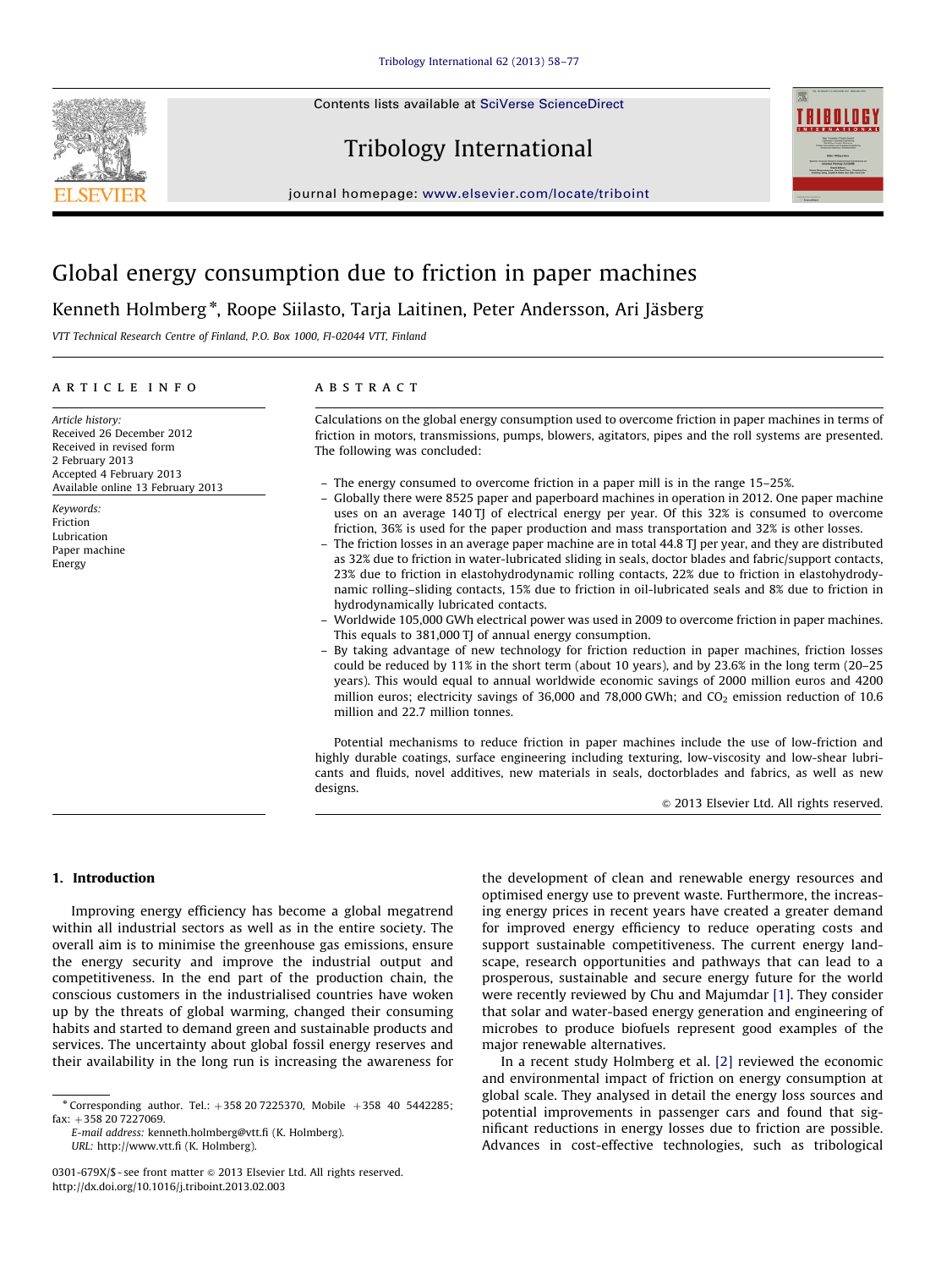design, coatings, surface engineering, lubricant chemistry, tyres, braking and waste heat energy recovery, could potentially lead to fuel efficiency improvements of 20% in the short term (5–10 years) and more than 60% over the long term (15–25 years). In the present article we have chosen to focus on the energy losses due to friction in large, industrial process machines; here represented by the paper machine. We specifically focus on the electrical energy flow in a paper machine as this is largely used to overcome friction, whereas the heating in the paper making process relies on thermal energy from combustion processes.

The modern paper machines are very advanced and complex including numerous high technology solutions and resulting in paper production with a speed of up to 130 km/hour. However, in many parts of the world there are still more than 50 years old paper machines in operation today that are relying on much older and wasteful technology. The development of the technology from earlier days to today's modern machines has been presented by Lindberg [\[3\]](#page--1-0). An overview of the paper mill operations in the production of main paper and board grades is found in Sundholm [\[4\]](#page--1-0) and several detailed presentations of the different sections and parts of the paper machine have been presented by Paulapuro [\[5\]](#page--1-0) and Karlsson [\[6\].](#page--1-0)

The pulp, paper and printing industry is the fourth largest industrial consumer of energy on a global level, with a consumption of 6.45 exajoules (EJ) of final energy, or 5.7% of total industrial energy use in 2004 [\[7\].](#page--1-0) Printing represents only a small share of the industry's energy demand. In the pulp and paper production field, the industry generates about half of its own energy needs from biomass residues and makes extensive use of combined heat and power technology. The energy efficiency in the paper and pulp industry has long been a major competitivenessrelated issue [\[8–10](#page--1-0)].

A paper machine line typically consists of several sections, such as short circulation system including head box, wire section, press section, drying section, coating unit, machine calender and machine reels, see [Section 3.1](#page--1-0) for more details. A modern paper machine mainly uses electrical power to run pumps and drives and for water removal, which takes place by vacuum in the wire section and by nip contacts in the press section. The energy used in the drying section is excess thermal energy, obtained either from a thermo-mechanical pulp production process or from a recovery boiler. The total consumption of electrical power in a paper machine producing news grade paper is estimated to be 570–590 kWh/t [\[7,11,12\]](#page--1-0). The costs of the electrical power have been estimated to cover 14–22% of the total costs of news paper grades [\[13](#page--1-0),[14\]](#page--1-0).

The consumption of electrical power in a newsprint paper machine has been estimated to be about 590 kWh/t (27%) and the consumption of steam to be about 1600 kWh/t (73%) [\[12\]](#page--1-0). Thus is the energy efficiency potential revealed when comparing the present, estimated energy consumption levels with the Best Available Techniques (BAT). The consumption of electrical power in a newsprint machine using BAT has fallen to 290 kWh/t (20%) and steam to 1170 kWh/t (80%) [\[12,15](#page--1-0),[16\]](#page--1-0). Masters estimated that 50% of the electrical power used today could be saved. VTT has concluded that the specific energy consumption in the production of paper still today is on an 85–97% level in comparison with the level in the 1970s [\[11\].](#page--1-0)

According to a paper machine producer, most of the newsprint paper machine electricity consumption (31%) occurs in the press section [\[17,18\].](#page--1-0) Within the press section, the sectional drives use 60%, the vacuum system 20%, and the hydraulics 15%, of the total electrical power [\[18\]](#page--1-0). The electrical power needed for the sectional drives is mainly for overcoming the friction losses, which can be influenced by more efficient dewatering and optimised doctoring [\[17\].](#page--1-0) The vacuum dimensioning levels are often based on the worst case scenario and represent the maximum levels of vacuum in each position. Vacuum system audits and simple optimisations of the processes have cut down the electricity consumption in the vacuum systems by even up to 50% [\[19,20\]](#page--1-0).

The wire section and the calendar and reel section use 19% each of the total electricity consumption of a newsprint paper machine, while the dryer section consumes 17% and the short circulation 12% [\[18\]](#page--1-0). Concerning the energy losses due to friction between the wire fabric and the dewatering elements, general estimates indicate that 15% is due to friction at the foils or blades and 80% due to sliding friction in connection to the high-vacuum boxes. The remaining 5% of the friction losses are of different origin, mainly due to friction in the rolling bearings [\[21\]](#page--1-0). New technologies in process design, pumping principles and variablespeed controlled electric drives can bring significant reduction in the pumping energy demand, which is the main electricity consumer in the short circulation system. The average potential for energy savings through replacing of worn pumps, downsizing of oversized equipment, and installation of variable-speed drives for big pumps has been estimated to be about 30%, on the basis of a number of audits in Scandinavian pulp and paper mills [\[8\]](#page--1-0).

This study introduces a method for calculating the global energy consumption due to friction, and potential savings that can be achieved by friction reduction in paper machines. We have chosen to focus on paper machines as they represent a large and advanced industrial process machine in use worldwide.

#### 2. Methodology

The methodology used in this study was developed by Holmberg et al. [\[2\]](#page--1-0) recently. In the present work, our focus is on the electrical energy consumed by the paper machine. Thermal energy brought to the machine is not separately studied, as it is used for heating and not directly related to the frictional losses. The total energy flow in a paper machine is discussed in [Section 3.1.](#page--1-0)

The present analysis is based on the physical phenomena resulting in energy consumption in paper machines. Previous analyses have been a mixture of functional and component-level studies and are often fragmented in scope. Our energy loss analysis includes five parts:

- 1. Paper machine energy consumption.
- 2. Operating cycle effects.
- 3. Global average paper machine and average operating conditions.
- 4. Energy loss sources in paper machines.
- 5. Tribocontact friction losses today and future.

The friction loss energy calculations, which are presented in greater detail in [Appendices A–C,](#page--1-0) proceed as follows. We first chose the global paper machine stock for analysis [\[22\]](#page--1-0). The total energy consumption of all paper machines worldwide was calculated by using energy consumption statistics, paper machine statistics, and operating information [\[7,23–27](#page--1-0)]. What can be considered as a global average paper machine that is in average operation worldwide (in the following also called PM1980) was defined based on paper machine statistics [\[7,11,22,23](#page--1-0),[28\]](#page--1-0). We subdivided the total energy loss of the average paper machine into operational and frictional energy losses, using the best available estimates in published friction loss studies for paper mills, paper machines and its sub-sections (see [Section 3.4\)](#page--1-0). The friction losses were furthermore subdivided into the component level and tribocontact level; here defined as friction loss sources as illustrated in [Fig. 1.](#page--1-0)